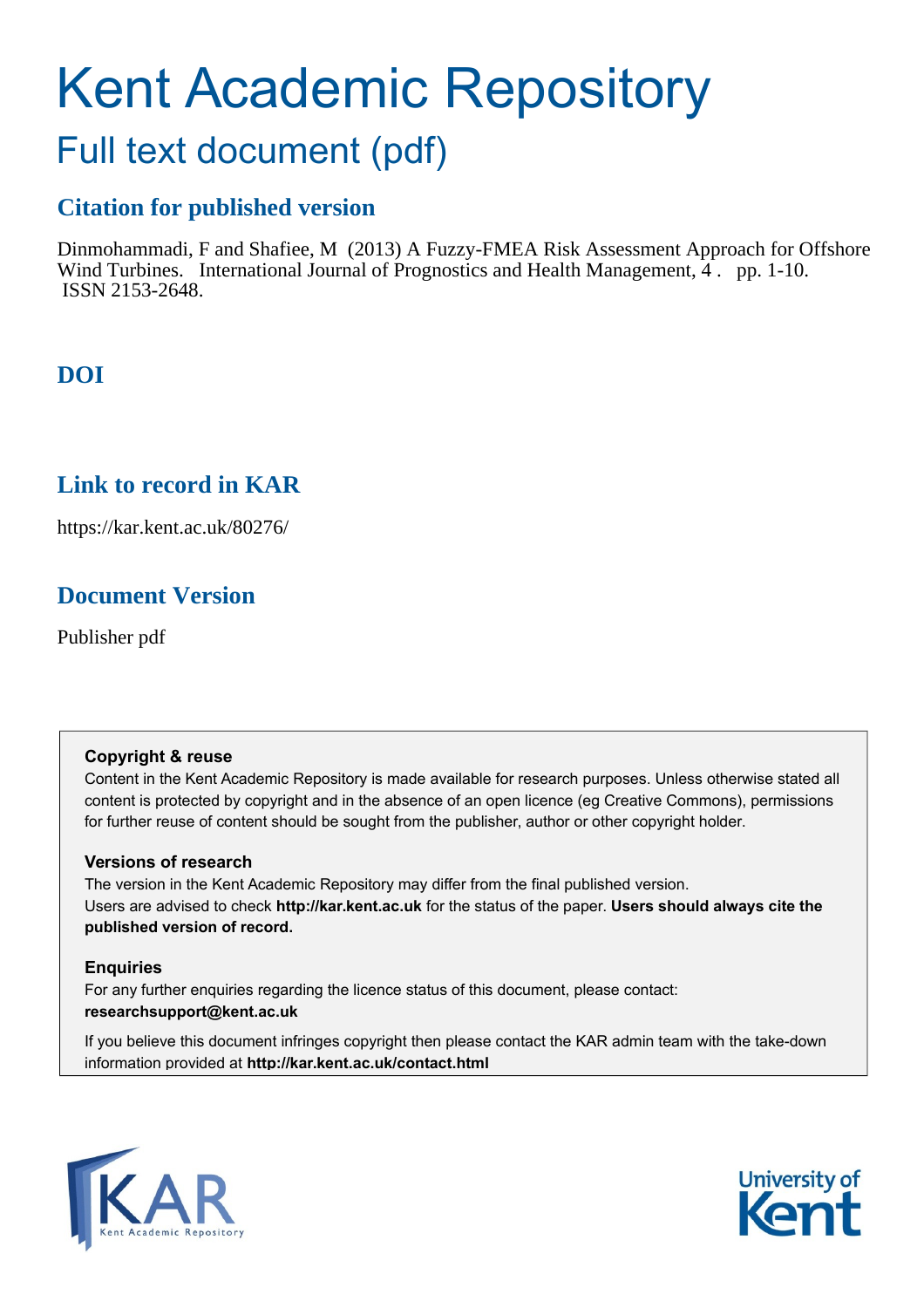### **A Fuzzy-FMEA Risk Assessment Approach for Offshore Wind Turbines**

F. Dinmohammadi<sup>1</sup>, M. Shafiee<sup>2\*</sup>

<sup>1</sup>*Renewable Energy Organization of Iran (SANA), Tehran, Iran* <sup>2</sup>*School of Applied Sciences, Cranfield University, Cranfield, Bedfordshire, MK43 0AL, United Kingdom*

*mahsha@chalmers.se*

#### **ABSTRACT**

Failure Mode and Effects Analysis (FMEA) has been extensively used by wind turbine assembly manufacturers for risk and reliability analysis. However, several limitations are associated with its implementation in offshore wind farms: (i) the failure data gathered from SCADA system is often missing or unreliable, and hence, the assessment information of the three risk factors (i.e., severity, occurrence, and fault detection) are mainly based on experts' knowledge; (ii) it is rather difficult for experts to precisely evaluate the risk factors; (iii) the relative importance among the risk factors is not taken into consideration, and hence, the results may not necessarily represent the true risk priorities; and etc. To overcome these drawbacks and improve the effectiveness of the traditional FMEA, we develop a fuzzy-FMEA approach for risk and failure mode analysis in offshore wind turbine systems. The information obtained from the experts is expressed using fuzzy linguistics terms, and a grey theory analysis is proposed to incorporate the relative importance of the risk factors into the determination of risk priority of failure modes. The proposed approach is applied to an offshore wind turbine system with sixteen mechanical, electrical and auxiliary assemblies, and the results are compared with the traditional FMEA.

#### **1. INTRODUCTION**

\_\_\_\_\_\_\_\_\_\_\_\_\_\_\_\_\_\_\_\_\_

Offshore wind energy has experienced an extensive and worldwide growth during the past several years. For instance, of the 9,616 MW installed wind energy capacity in the EU in 2011, 866 MW (i.e., 9%) was offshore, which increased the EU's offshore wind power capacity to 3,810 MW—less than one percent of the total electricity demand (EWEA, 2012). Certain forecasts indicate that the share of offshore wind power in EU's electricity demand will reach

#### up to 14% by 2030.

Comparing with onshore wind power, offshore winds tend to flow at higher speeds, thus it allows turbines to produce more electricity (Bilgili, Yasar and Simsek, 2011). However, a wind power system located on sea comes with higher failure rate, lower reliability, and higher operation and maintenance (O&M) costs. So, with the development of wind farms in remote areas, the need for efficient tool to identify and then limit or avoid risk of failures is of increasing importance.

Failure Mode and Effects Analysis (FMEA) has been extensively used by wind turbine assembly manufacturers for analyzing, evaluating, and prioritizing the potential failure modes (Andrawus, 2008). FMEA is a structured, bottom-up approach that starts with potential/known failure modes at one level and investigates the effect on the next sub-system level (Kumar and Kumar, 2005). Hence, a complete FMEA analysis of a system often spans all the levels in the hierarchy from bottom to top (see Fig. 1).



Fig. 1– Hierarchical structure of a typical wind turbine system.

A failure mode is defined as the way in which a component, subsystem or system could potentially fail to perform its desired function. Examples of failure modes in wind turbine systems are: material fatigue, deterioration, deformation, strips, fracture, detachment, blockage, misalignment, collapse, and etc. (Tavner, Xiang and Spinato, 2007).

Dinmohammadi *et al.*. This is an open-access article distributed under the terms of the Creative Commons Attribution 3.0 United States License, which permits unrestricted use, distribution, and reproduction in any medium, provided the original author and source are credited.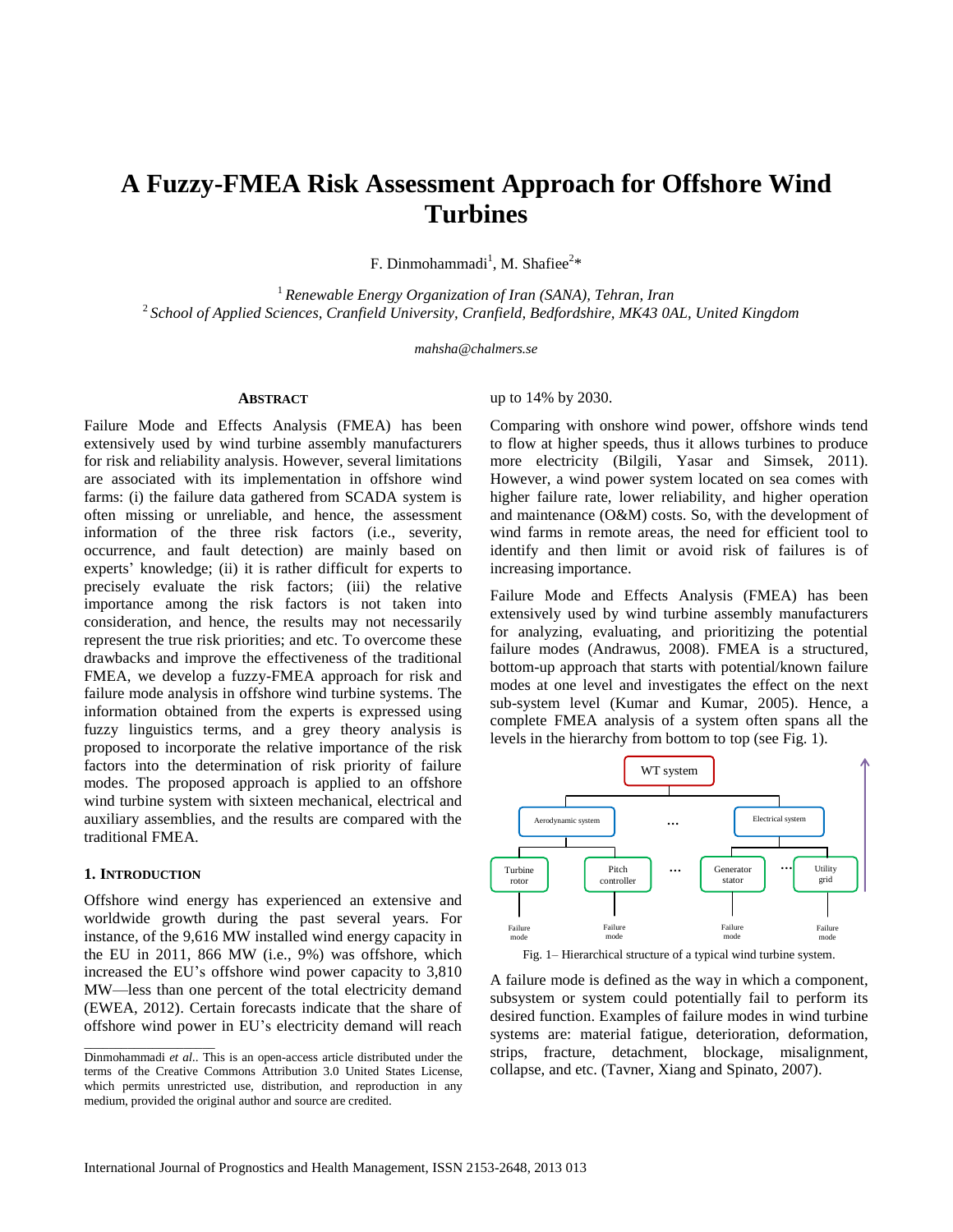A failure cause is defined as a weakness that may result in a failure. Typical causes of failures in wind turbine systems are: using incorrect material, poor welding, corrosion, assembly error, calibration error, over stressing, overheating, icing, maintenance fault, forming of cracks, being out of balance, connection failure, and etc.

The failure modes are usually detected through visual inspection, *online* condition monitoring techniques – such as oil analysis and ultrasonic testing (for more see [Márquez,](http://www.sciencedirect.com/science/article/pii/S0960148112001899) [Tobias,](http://www.sciencedirect.com/science/article/pii/S0960148112001899) [Pérez](http://www.sciencedirect.com/science/article/pii/S0960148112001899) and [Papaelias,](http://www.sciencedirect.com/science/article/pii/S0960148112001899) 2012), and time-based preventive maintenance actions. For each identified failure mode, their ultimate effects need to be determined by a cross-functional team which is usually formed by specialists from various functions (e.g., design, operation and maintenance, and power production). A failure effect is defined as the result of a failure mode on the function of the system as perceived by the user. Some of the effects of a failure in wind turbine systems are loss of electricity production, poor power quality to the grid, and a significant audible noise. Also, the effects of a failure in one component can be the cause of a failure mode in another component.

As outlined by Pillay and Wang (2003), the process for carrying out an FMEA can be divided into several steps as shown in Fig. 2.



Fig 2– FMEA process.

Basically, each failure mode in the FMEA technique is evaluated by three factors as severity (S), likelihood of occurrence (O), and the difficulty of detection (D). A number between 1 and 10 (with 1 being the best and 10 being the worst case) is given for each of the three factors, and a risk-priority-number (RPN) is obtained, which is RPN  $=$  S  $\times$  O  $\times$  D. The RPN value helps the FMEA team to identify the components or subsystems that need the priority actions for improvement. Depending on the wind farm manager's decision, different criteria are used to trigger the improvement actions. For instance, action could be required

if the overall RPN exceeds a predefined threshold, or for the highest RPN regardless of a threshold. Finally, at the last step, some hardware, software or design modifications are made in the system to minimize the failure effects.

Even though FMEA is probably the most popular tool for reliability and failure mode analysis in wind turbine systems, several limitations are associated with its implementation in offshore wind farms:

- The failure data gathered from inspectors, vibration sensors, and the SCADA system is often missing or unreliable. Hence, the assessment information of three risk factors (severity, occurrence, and detection) is mainly based on experts' knowledge and expertise;
- (ii) Comparing with onshore wind power, the history of offshore wind power generation is fairly recent. Hence, it is difficult or even impossible for experts to precisely evaluate the three risk factors S, O and D. The risk factors are often expressed in a linguistic way (such as 'likely' , 'important', 'very high' and etc);
- (iii) In the traditional FMEA methodology, the three risk factors are assumed to have the same importance (Braglia, 2000). However, it is observed that many O&M experts give more preference to the 'fault detection' factor.

So, the results of the traditional FMEA methodology may not necessarily represent the true risk priorities in offshore wind turbine systems, and this can entail a waste of resources and time.

To overcome the above drawbacks and improve the effectiveness of the traditional FMEA methodology, we develop a fuzzy-FMEA approach to determine the effects of failure on offshore wind turbine systems. Firstly, a fuzzy inference approach is considered to represent the assessment information using linguistic terms. Then, by using the weight vector of three risk factors, a grey theory analysis is proposed to rank the failure modes. To our knowledge, this paper is the first attempt to make the traditional FMEA methodology more applicable for offshore wind turbine systems, especially when the failure data is unavailable or unreliable.

The rest of this paper is organized as follows. In Section 2, we give a brief overview of FMEA methodology so as to set the background for the main contribution of the paper. Section 3 describes the wind turbine system considered in this paper. In section 4, the proposed fuzzy approach which utilizes the fuzzy IF–THEN rules and grey relation analysis. Finally, in section 5, the results obtained from the proposed approach are compared with the traditional FMEA.

#### **2. FMEA: AN OVERVIEW**

FMEA as a formal system analysis methodology was first proposed by NASA in 1963 for their obvious reliability requirements. Then, it was adopted and implemented by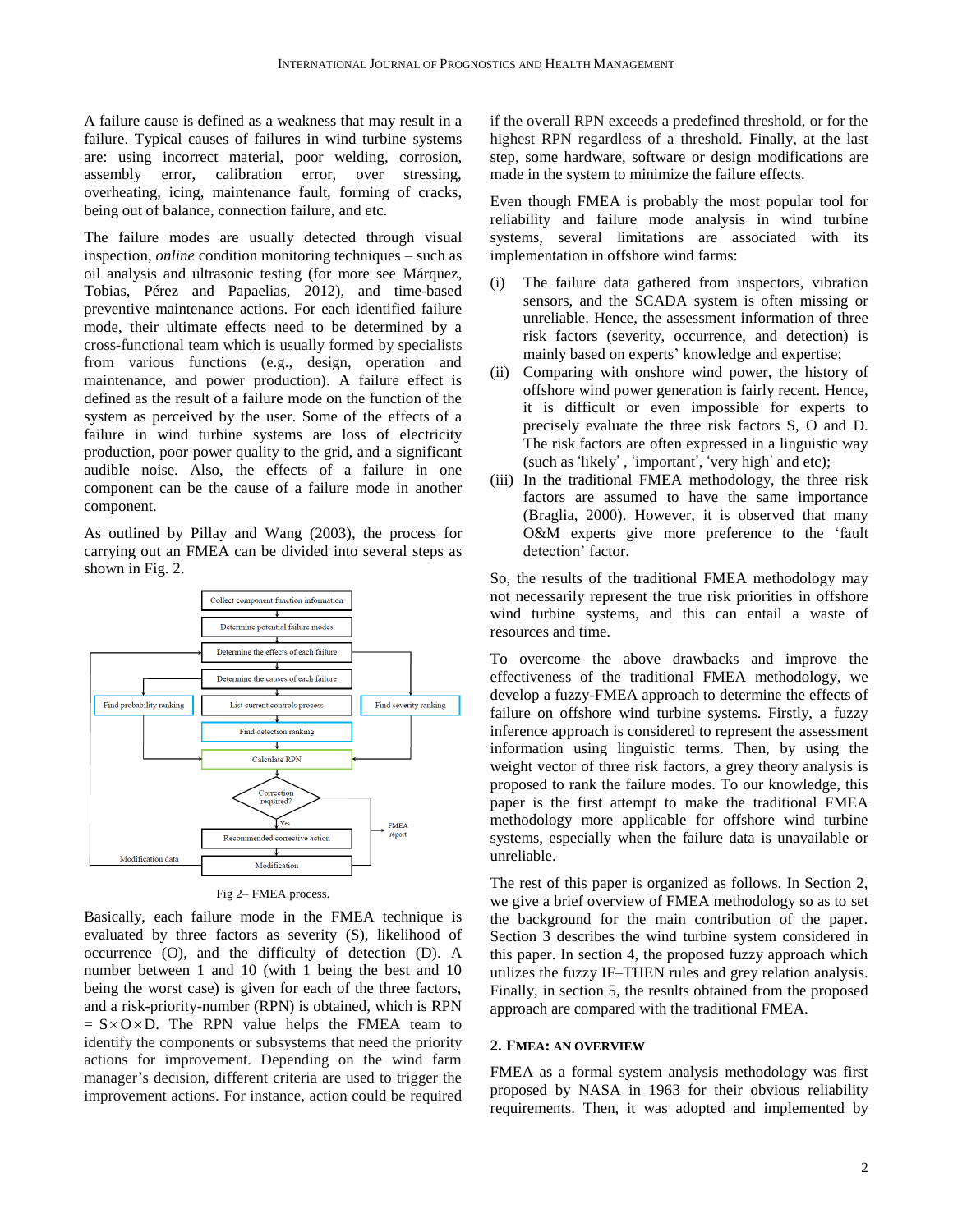Ford Motor in 1977 (Gilchrist, 1993). Since then, it has become a powerful tool extensively used for risk and reliability analysis of systems in a wide range of industries, including automotive, construction, aerospace, nuclear, and electro-technical.

#### **2.1. FMEA in Wind Turbines**

A brief review of the literature shows that only a few researchers have worked on improving the traditional FMEA methodology to make it more practical for wind turbine systems. Arabian-Hoseynabadi, Oraee and Tavner (2010) presented a design-stage FMEA methodology for prioritization of failures in a 2-MW wind turbine system (named as R80) within the RELIAWIND project. The authors' methodology used four-point scales for severity rating (Table 1), occurrence rating (Table 2), and detection of a failure (Table 3) to represent the risk of the 64 possible severity–occurrence–detection combinations.

Table 1– Severity rating scale for wind turbine FMEA.

| Scale<br># | Description                  | Criteria                                                       |
|------------|------------------------------|----------------------------------------------------------------|
| 1          | Category IV<br>(minor)       | Electricity can be generated but urgent<br>repair is required. |
| 2          | Category III<br>(marginal)   | Reduction in<br>ability<br>to<br>generate<br>electricity.      |
| 3          | Category II<br>(critical)    | Loss of ability to generate electricity.                       |
| 4          | Category I<br>(catastrophic) | Major damage to the Turbine as a<br>capital installation.      |

Table 2– Occurrence rating scale for wind turbine FMEA.

| Scale<br># | Description                        | Criteria                                                                                        |
|------------|------------------------------------|-------------------------------------------------------------------------------------------------|
| 1          | Level E<br>(extremely<br>unlikely) | A single failure mode probability of<br>occurrence is less than 0.001.                          |
| 2          | Level D<br>(remote)                | A single failure mode probability of<br>occurrence is more than 0.001 but<br>less than $0.01$ . |
| 3          | Level C<br>(occasional)            | A single failure mode probability of<br>occurrence is more than 0.01 but<br>less than $0.10$ .  |
| 5          | Level A<br>(frequent)              | A single failure mode probability of<br>occurrence is greater than 0.10.                        |

Table 3– Detection rating scale for wind turbine FMEA.

| Scale<br># | Description          | Criteria                                                               |
|------------|----------------------|------------------------------------------------------------------------|
| 1          | Almost<br>certain    | Current monitoring methods almost<br>always will defect the failure.   |
| 4          | High                 | Good likelihood current monitoring<br>methods will detect the failure. |
| 7          | Low                  | Low likelihood current monitoring<br>methods will defect the failure.  |
| 10         | Almost<br>impossible | No known monitoring methods<br>available to detect the failure.        |

From the scales that they assign to the three risk factors, the following results can be concluded:

- (i) The proposed methodology gives importance weights of (0.21, 0.26, 0.53) to (S, O, D). This implies that their methodology gives more preference to the fault detection factor.
- (ii) From the existing sixty-four combinations, only thirtynine different RPN values can be obtained, which they are heavily distributed at the bottom of the scale from 1 to 100 (see Fig. 3).



Fig 3–The RPN values for the sixty-four 'occurrence–severity–detection' combinations

Kahrobaee and Asgarpoor (2011) proposed a cost-prioritynumber (CPN) approach, in which the system's risk is calculated as  $C \times P \times N$ , where C is the cost consequences of each failure, P is the probability of occurrence, and N is the possibility of not detection. This approach has been recently extended in Dinmohammadi and Shafiee (2013) by incorporating all the costs associated with each failure (corrective replacement, spare parts, transportation, manpower, and production loss) in calculating the CPN value. Also, a quantitative study is carried out on two the same type of onshore and offshore wind turbines, and some useful comparisons are made.

#### **2.2. Fuzzy FMEA**

Fuzzy logic is a tool for transforming the vagueness of human feeling and recognition into a mathematical formula. It also provides meaningful representation of measurement for uncertainties and vague concepts expressed in natural language. In line with this, there has been a growing trend in FMEA literature to use fuzzy linguistic terms for describing the three risk factors S, O, and D. Readers can refer to Yang, Bonsall, and Wang (2008); Keskin and Özkan (2009); Gargama and Chaturvedi (2011) as good sources of fuzzy-FMEA approach. Most of the existing studies in the fuzzy FMEA literature have concerned with the fuzzy rulebase approach by using 'If–Then' rules. Fig. 4 shows an overall view of the fuzzy rule base technique, in which there are three major steps to carry out the assessment (Chin, Chan and Yang, 2008):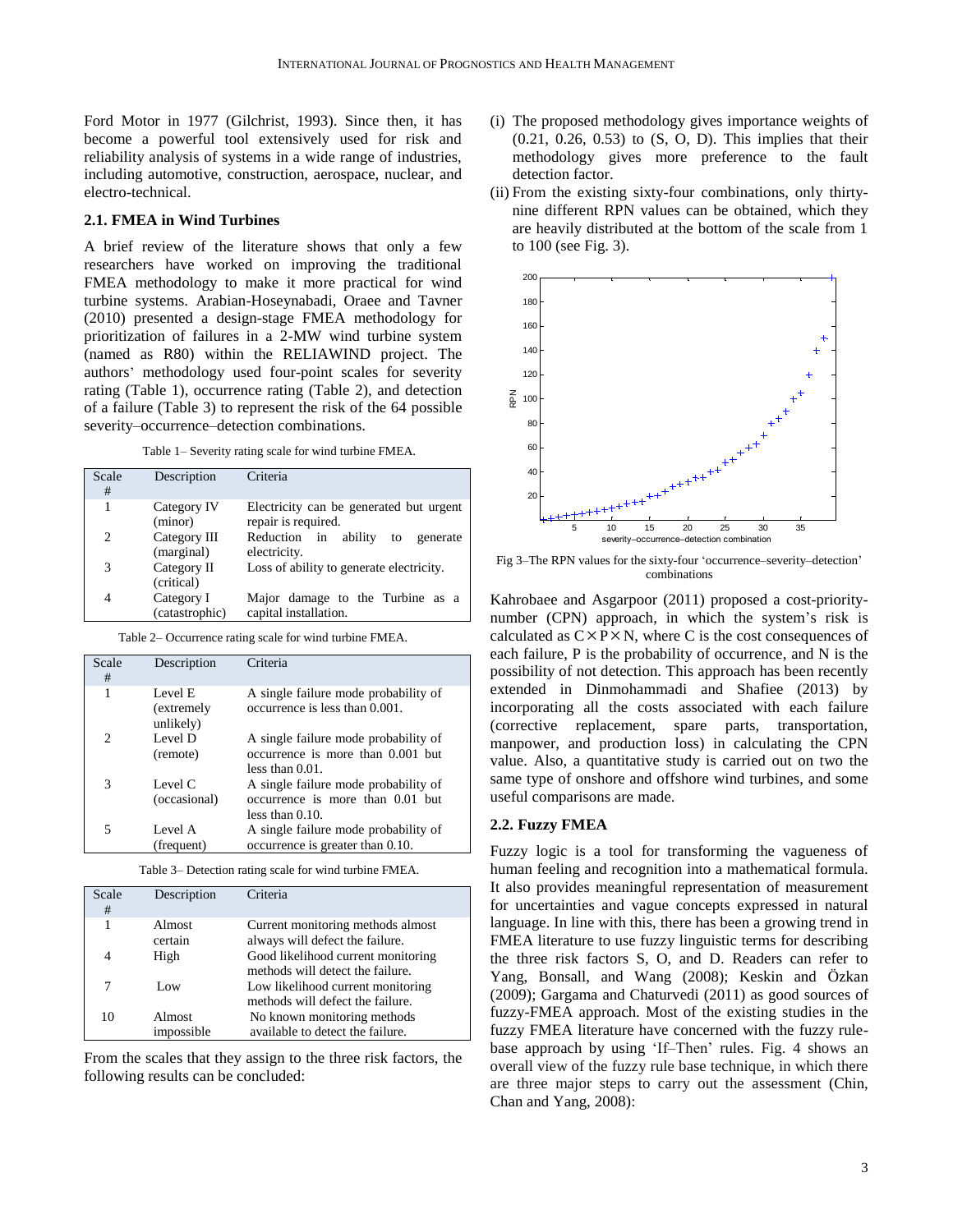(i) *Fuzzification* process uses linguistic variables to convert the three risk factors S, O and D into the fuzzy representations. Using the linguistic variables and their

definitions, ranking three risk factors can be made in a scale basis. These inputs are then fuzzified to determine the degree of membership in each input class.



Fig 4–Overall view of the fuzzy-FMEA approach

- (ii) *Rule evaluation* consists of the expert knowledge about the interactions between various failure modes and effect that is represented in the form of fuzzy if–then rules. Such rules are usually more conveniently formulated in linguistic terms than in numerical terms. The outputs of the fuzzy inference system are variously named as 'riskiness', 'critically failure mode', 'priority for attention', and 'fuzzy RPN' in the fuzzy FMEA studies.
- (iii) *Defuzzification* process creates a crisp ranking from the fuzzy RPN to give the prioritization level for the failure modes.

#### **3. WIND TURBINE SYSTEM CONSIDERED IN THIS STUDY**

Nowadays, many kinds of wind turbine systems compete in the market. According to Li and Chen (2008), wind turbines can be categorized by their generator, gearbox, and their power converter types.

Fixed speed wind turbines which operate with constant speed 'Danish concept' were produced until the late 1990s with the power ratings below 1-MW. They used a multistage gearbox, and a standard squirrel-cage induction generator directly connected to the grid through a transformer. From the late 1990s, fully variable speed wind turbines were introduced in wind power industry. The first generation of fully variable speed wind turbines (with power ratings approximately 1-MW) used a multi-stage gearbox, a relatively low-cost standard wound rotor induction generator, and a power electronic converter feeding the rotor (Carlin, Laxson and Muljadi, 2003). The doubly fed induction generator (DFIG) technology is currently the most widely used in the wind turbine industry because of its low investment cost and good energy yield (Muller, Deicke and De Doncker, 2002). Since 1991, there have also been

variable speed wind turbines with gearless generator systems which are equipped with a direct-drive generator and a fully-rated power electronic converter. The brushless doubly fed induction generator (BDFIG) is a well known drive technology which eliminates the need for brushes and slip rings, increases the lifetime of the machine, and ultimately reduces the maintenance costs (Carlson, Voltolini, Runcos and Kuo-Peng, 2006).

This paper focuses on a 5-MW REpower MM92 wind turbine system (Fig. 5), which is available in both onshore and offshore types. This wind turbine system features a nonintegrated drive train with a rotor shaft supported by two bearings, a combined planetary/spur wheel gearbox, and a double-fed asynchronous generator. The three-blade rotor with a diameter of 126 meters is also equipped with an electrical blade angle adjustment and a cast iron rotor hub.

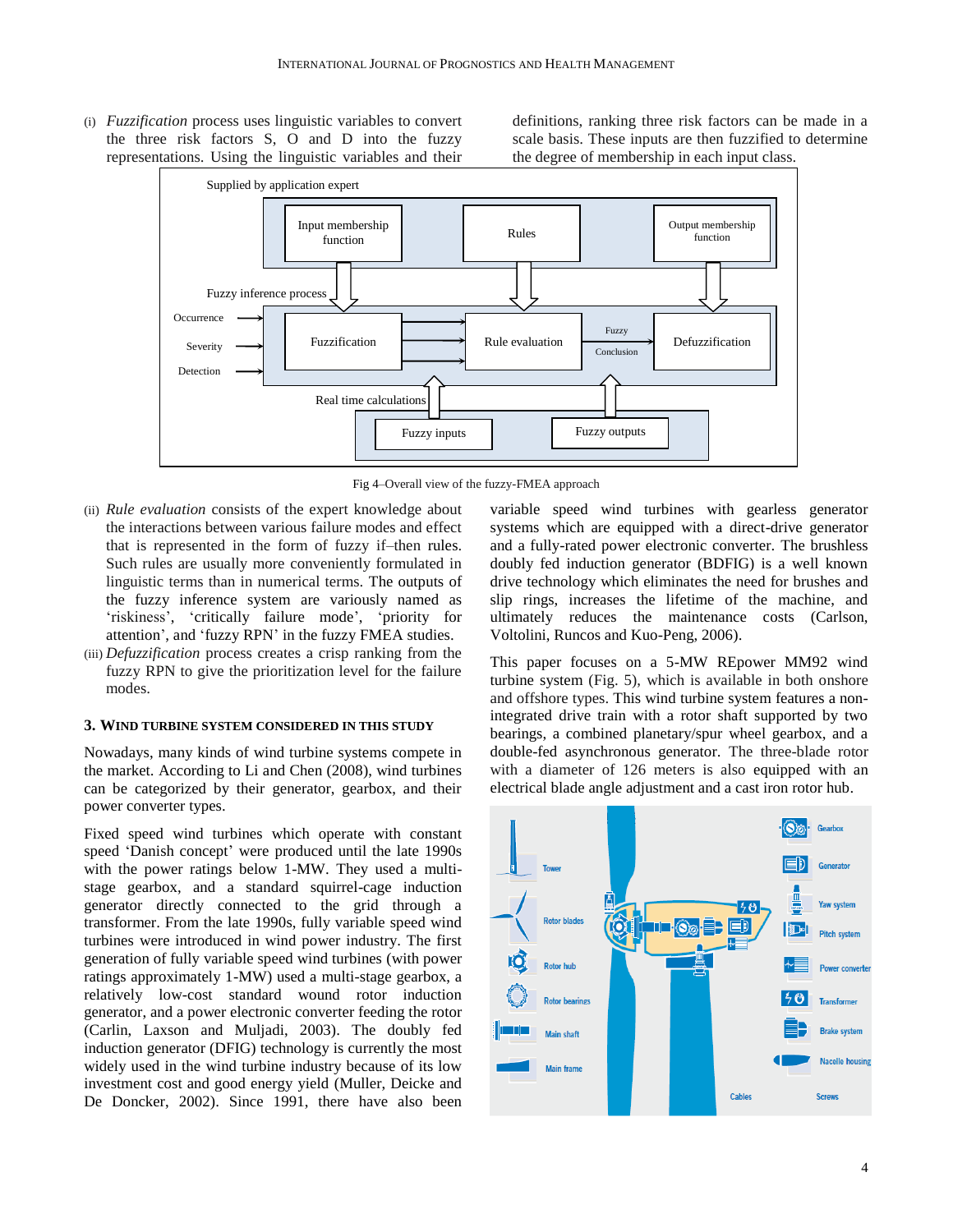#### Fig. 5– 5MW REpower MM92 wind turbine system (http://www.REpower.de/)

After recognizing the wind turbine type, we define a general set of the sub-assemblies and main parts. In this study, sixteen sub-assemblies and components with higher failure probabilities and serious consequences have been considered as presented in Table 4. It may be apparent that not all of these components may be available in some types of wind turbine systems.

Table 4– The sixteen sub-assemblies considered in this study (listed in alphabetical order).

| ID             | Sub-assemblies     | Some components                                                 |  |  |  |
|----------------|--------------------|-----------------------------------------------------------------|--|--|--|
| 1              | Brake system       | Brake disk, Spring, Motor                                       |  |  |  |
| $\overline{2}$ | Cables             |                                                                 |  |  |  |
| 3              | Gearbox            | gear wheels,<br>Oil<br>Toothed<br>Pump,<br>heater/cooler, Hoses |  |  |  |
| 4              | Generator          | Shaft, Bearings, Rotor, Stator, Coil                            |  |  |  |
| 5              | Main frame         |                                                                 |  |  |  |
| 6              | Main shaft         | Shaft, Bearings, Couplings                                      |  |  |  |
| $\overline{7}$ | Nacelle            | Nacelle                                                         |  |  |  |
|                | housing            |                                                                 |  |  |  |
| 8              | Pitch system       | Pitch motor, Gears                                              |  |  |  |
| 9              | Power<br>converter | Power electronic switch, cable, DC bus                          |  |  |  |
| 10             | Rotor bearings     |                                                                 |  |  |  |
| 11             | Rotor blades       | <b>Blades</b>                                                   |  |  |  |
| 12             | Rotor hub          | Hub, Air brake                                                  |  |  |  |
| 13             | <b>Screws</b>      |                                                                 |  |  |  |
| 14             | Tower              | Tower, Foundation                                               |  |  |  |
| 15             | Transformer        | Controllers                                                     |  |  |  |
| 16             | Yaw system         | Yaw drive, Yaw motor                                            |  |  |  |

After subdivision of the wind turbine system, the potential failure modes of the sub-assemblies are identified using the information gathered from four experts. These experts have experience within the reliability, availability, maintainability and safety (RAMS) of the wind energy industry, ranging from three to six years. The experts used the 'fault tree analysis (FTA)' to describe the complete set of potential system failures (for more see Andrews and Moss, 1993). The FTA is one of the most popular and diagrammatic techniques to analyze the undesired states of a system that uses AND gate (the output occurs only if all inputs occur) and OR gate (the output occurs if any input occurs). Fig. 6 depicts the fault tree diagram for two important subassemblies of the wind turbine system: generator and tower.

#### **4. PROPOSED FUZZY-FMEA APPROACH**

In this section, a new proposed approach which utilizes the fuzzy IF–THEN rules and grey relation theory is presented. The linguistic terms describing the 'inputs' are *Remote* (R), *Low* (L), *Moderate* (M), *High* (H) and *Very High* (VH), and for 'output' are *Unnecessary* (U), *minor* (mi), *very-low* (vl), *low* (l), *moderate* (mod), *high* (h), *Moderate-high* (Mh), *Very-high* (Vh), *necessary* (n) and *Absolutely-necessary* (An).

By using the interpretations of the linguistic terms described in Table 5, the experts were requested to define the membership functions. After receiving the feedback from the experts, the membership function of the linguistic terms defined by triangular fuzzy number  $(a,b,c)$  expressing the proposition 'close to *b*'. Making use of the fuzzy logic toolbox simulator of MATLAB®, the membership functions for the linguistic variables of severity, occurrence, detection, and fuzzy RPN are graphically represented in Fig. 7.



Fig. 6– Fault tree diagram for (a) #4: Generator (b) #14: Tower.

Table 5– Interpretations of the linguistic terms for developing the fuzzy rule system (Guimarães and Lapa, 2007).

| Linguistic<br>term | Probability of<br>occurrence                                                             | Severity                                                                                                                                                                    | Detection                                                                                                                                                |
|--------------------|------------------------------------------------------------------------------------------|-----------------------------------------------------------------------------------------------------------------------------------------------------------------------------|----------------------------------------------------------------------------------------------------------------------------------------------------------|
| Remote             | It would be very<br>for<br>unlikely<br>these failures to<br>observed<br>he.<br>even once | A failure that has no<br>effect on the system<br>performance,<br>the<br>operator probably will<br>not notice                                                                | Defect<br>remains<br>undetected<br>until<br>the<br>system<br>performance<br>degrades to<br>the<br>extent that the task<br>will<br>be<br>not<br>completed |
| Low                | Likely to occur<br>but<br>once.<br>unlikely<br>to occur<br>more<br>frequently            | A failure that would<br>cause slight annoyance<br>to the operator,<br>but<br>that<br>cause<br>no<br>deterioration<br>the<br>to<br>system                                    | Defect<br>remains<br>undetected<br>until<br>system<br>performance<br>1S<br>severely reduced                                                              |
| Moderate           | Likely to occur<br>more than once                                                        | A failure that would<br>cause a high degree of<br>operator dissatisfaction<br>that<br>$\alpha$<br>causes<br>noticeable but slight<br>deterioration in system<br>performance | Defect<br>remains<br>undetected<br>until<br>system<br>performance<br>1S<br>affected                                                                      |
| High               | Near certain to<br>least<br>at.<br>occur<br>once                                         | A failure that causes<br>significant<br>deterioration in system<br>performance<br>and/or                                                                                    | Defect<br>remains<br>undetected<br>until<br>inspection or test<br>is carried out                                                                         |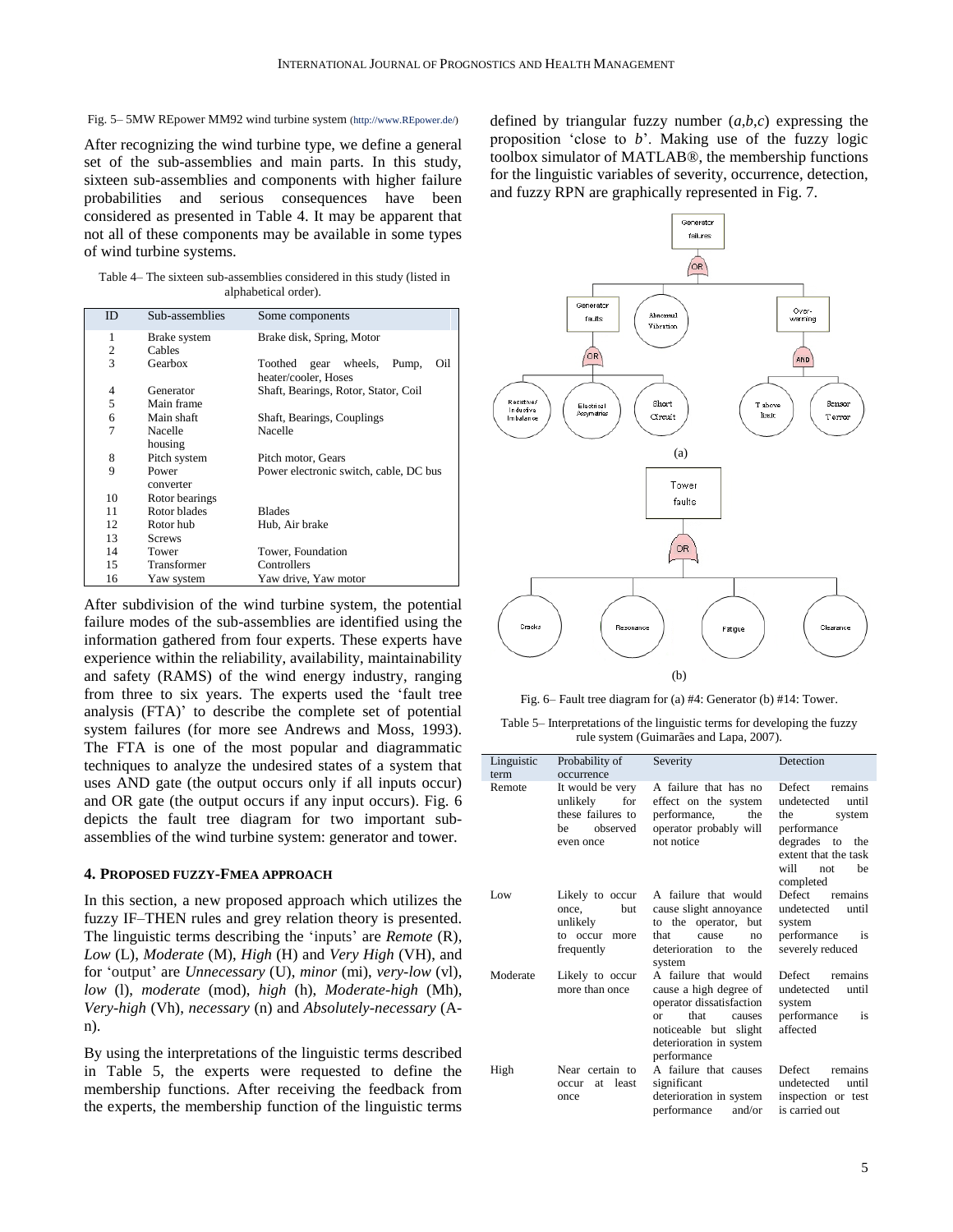Ī



Fig. 7– Membership functions for (a) severity, occurrence, and detection, and (b) riskiness.

#### **4.1. Fuzzy Rule Base**

The membership functions derived from the experts are used to generate the fuzzy rule base. A total of  $5 \times 5 \times 5 = 1$ 125 rules are generated. However, these rules are combined (where possible) and the total number of rules in the fuzzy rule base is reduced to 35 rules. The Rule Viewer of the MATLAB that opens during the simulation can be used to access the 'Membership Function Editor' and the 'Rule Editor'. Through 'Simulator' many results can be evaluated and rules can be removed. For example, consider these three rules:

*Rule 1*: if Severity is H, Occurrence is M, and Detection is M, then Riskiness is M–h.

*Rule 2*: if Severity is M, Occurrence is H, and Detection is H, then Riskiness is M–h.

*Rule 3*: if Severity is H, Occurrence is H, and Detection is M, then Riskiness is M–h.

Rules 1, 2 and 3, can be combined to produce: ''if Severity is H, Occurrence is M, and Detection is M, then Riskiness is M–h'' or any combination of the three linguistic terms assigned to these variables, then Riskiness is M–h.

The results of the fuzzy rule base are then defuzzified using the *centroid* method (see Cheng, 1998) to obtain the crisp value of 'riskiness' for ranking the failure modes. The defuzzified crisp numbers of ten output linguistic terms are given in Table 6.

Table 6–The defuzzified crisp numbers of output linguistic terms

|  |  | U mi vl 1 Mod h M-h V-h n A-n                     |  |  |  |
|--|--|---------------------------------------------------|--|--|--|
|  |  | 0.81 2.03 3.02 4.01 5.01 6.01 7.01 8.01 9.01 9.67 |  |  |  |

Fuzzy inference functions used in this application are: name: 'FMEA\_WT' type: 'Mamdani' andMethod: 'min' orMethod: 'max' defuzzMethod: 'centroid' impMethod: 'min' aggMethod: 'max'

#### **4.2. Grey Relational Analysis**

In the proposed rule base reduction, the three risk factors S, O and D are assumed to have the same importance. To assign different weights to the three risk factors, grey theory approach is suggested within the FMEA framework. Grey theory was first proposed and developed by Deng (1989) to deal with making decisions characterized by *incomplete* information. Indeed, it provides a measure to analyze relationship between discrete quantitative and qualitative series. The process for carrying out a grey relation analysis in FMEA involves several steps as shown in Fig. 8 (Liu, Liu, Bian, Lin, Dong and Xu, 2011).



Fig 8–Grey relation analysis in FMEA

(i) Express S, O and D by linguistic terms and the membership functions as shown in Fig. 7(a).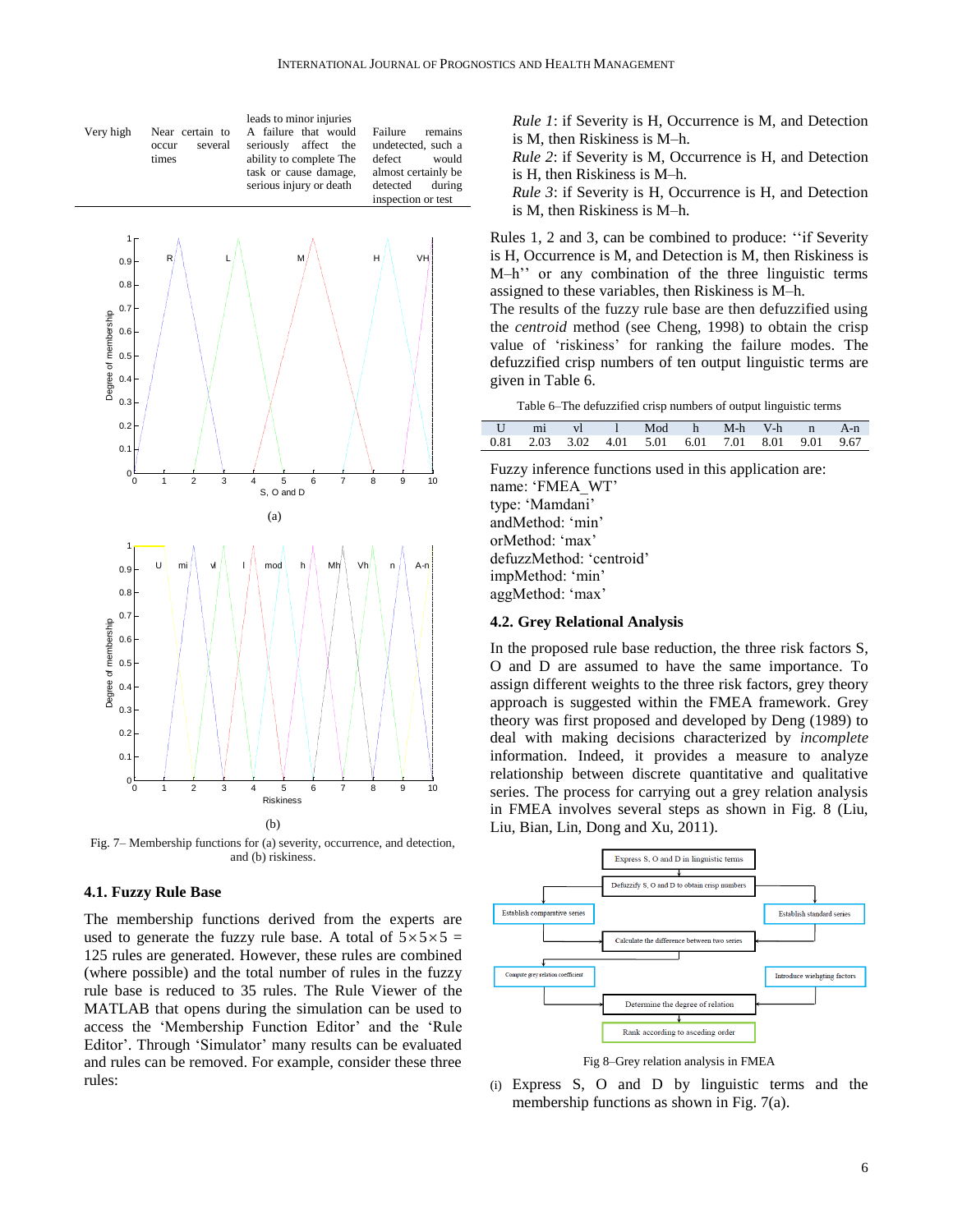(ii) Defuzzify S, O and D using Chen and Klien's method (1997) for obtaining the crisp number of a fuzzy set as shown in Eq.  $(1)$ .

As an example, consider the defuzzification of the linguistic term *Low* in Fig. 9. This linguistic term can be defuzzified to

*n*

$$
K(x) = \frac{\sum_{i=0}^{n} (b_i - c)}{\sum_{i=0}^{n} (b_i - c) - \sum_{i=0}^{n} (a_i - d)},
$$
 (1)



Fig. 9– Defuzzification of the linguistic term *Low*

The defuzzified crisp numbers of five linguistic terms are given in Table 7.

Table 7. The defuzzified crisp numbers of input linguistic terms

| D<br>v |         |       |      |                      |
|--------|---------|-------|------|----------------------|
|        | 70<br>ັ | 0.583 | .804 | $\sim$ $\sim$ $\sim$ |
|        |         |       |      |                      |

(iii) Establish comparative series, which reflects the various linguistic terms and decision factors of the study. This can be represented in the form of a matrix, *X* as

$$
X = \begin{pmatrix} x_1^1 & x_1^2 & x_1^3 \\ x_2^1 & x_2^2 & x_2^3 \\ \vdots & \vdots & \vdots \\ x_n^1 & x_n^2 & x_n^3 \end{pmatrix},
$$
 (2)

where *n* is the number of the failure modes,  $x_i^1$ ,  $x_i^2$  and  $x_i^3$  are the crisp numbers of three risk factors for  $i^{\text{th}}$ failure mode. For example, for sub-assembly 6 (main shaft),  $x_6^1$ ,  $x_6^2$  and  $x_6^3$  are assigned, respectively, 0.370, 0.370 and 0.583.

(iv) Establish standard series, which reflects the ideal or desired level of all the decision factors. This can be represented in a form of a matrix, *Y* as

$$
Y = \begin{pmatrix} y_1^1 & y_1^2 & y_1^3 \\ y_2^1 & y_2^2 & y_2^3 \\ \cdots & \cdots & \cdots \\ y_n^1 & y_n^2 & y_n^3 \end{pmatrix},
$$
 (3)

where  $y_i^1$ ,  $y_i^2$  and  $y_i^3$  represent the crisp numbers of the lowest level of three risk factors for  $i<sup>th</sup>$  failure modes. Here, we have  $y_i^j = 0.196$ for any  $i \in \{1,2,...,n\}$  and  $j \in \{1,2,3\}$ .

(v) Calculate the difference between the comparative series and standard series. This can be represented in a form of a matrix, *D* , as

$$
D = \begin{pmatrix} d_1^1 & d_1^2 & d_1^3 \\ d_2^1 & d_2^2 & d_2^3 \\ \vdots & \vdots & \vdots \\ d_n^1 & d_n^2 & d_n^3 \end{pmatrix},
$$
 (4)

where  $d_i^j = \left| x_i^j - y_i^j \right|$ , for any

 $i \in \{1,2,...,n\}$  and  $j \in \{1,2,3\}$ .

(vi) Compute the grey relation coefficient using the following equation (Chang, Wei and Lee, 1999):

$$
\gamma_i^j = \frac{D_{\min} + \zeta D_{\max}}{d_i^j + \zeta D_{\max}},\tag{5}
$$

where  $D_{\min} \equiv \min_{i} \min_{j} d_i^j$ ,  $D_{\max} \equiv \max_{i} \min_{j} d_i^j$ and

 $\zeta \in [0,1]$  is an identifier which only affects the relative value of risk without any change in priority. Here, we have  $D_{\min} = 0$ ,  $D_{\max} = 0.756$ , and  $\zeta$  is assumed to be 0.5.

- (vii) Introduce the weight vector of three risk factors  $(\beta_1, \beta_2, \beta_3)$ where  $0 < \beta_1, \beta_2, \beta_3 < 1$ , and  $\beta_1 + \beta_2 + \beta_3 = 1$ . Weight vector of risk factors can be obtained by either directly assigning or indirectly using pair-wise comparisons (Kutlu and [Ekmekçioğlu,](http://www.sciencedirect.com/science/article/pii/S0957417411009444) 2012). Here, we consider the weights vector as in Arabian-Hoseynabadi, Oraee and Tavner (2010), i.e., (0.21, 0.26, 0.53) for (S, O, D).
- (viii) Determine the degree of relation using  $\Gamma_i = \beta_1 \gamma_i^1 + \beta_2 \gamma_i^2 + \beta_3 \gamma_i^3$  for each failure mode incorporating the weighted variables.
- (i) Rank the priority of risk: the stronger the degree of relation, the smaller is the effect of the cause.

#### **5. ANALYSIS OF RESULTS**

In this Section, a comparative study is carried out using the traditional and the proposed fuzzy-FMEA methodologies applied to an offshore wind turbine system. The same experts have been surveyed for two methodologies to enable comparisons of the results. Our field failure data has been collected from 10-minute SCADA database, automated fault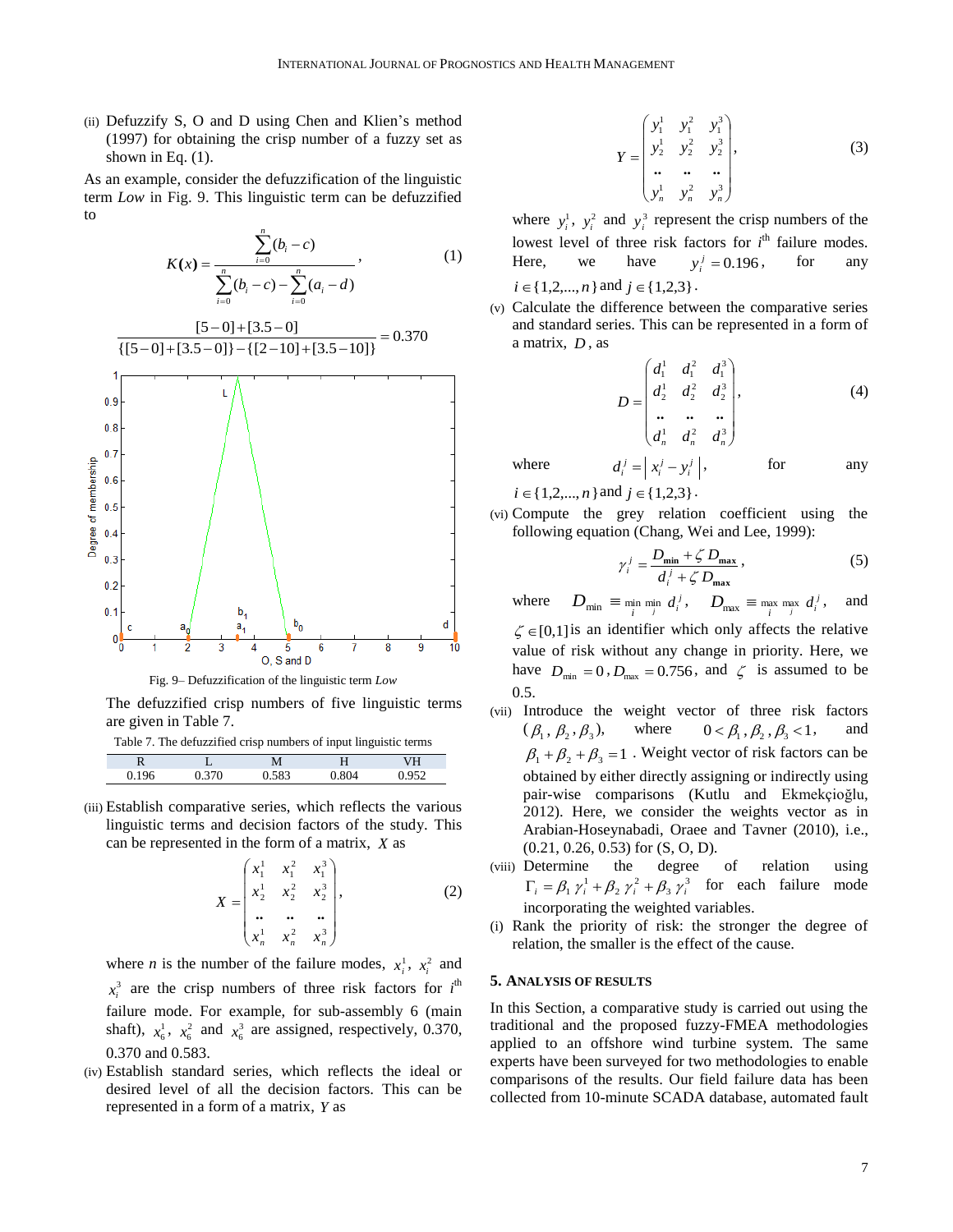logs, operation and maintenance reports. Fig. 10 represents the failure rate of the sixteen sub-assemblies of the offshore wind turbine, where the average failure rate of the system (i.e., the expected number of failures per year) is equal to 1.38/year.



Fig. 10–The failure rates of the sub-assemblies of the offshore wind turbine system (sub-assemblies are listed in alphabetical order).

As shown, the gearbox, rotor blades, generator, tower and the transformer have the highest failure rates.

#### **5.1. Traditional FMEA**

On the basis of real data collected from an offshore wind farm database, and the criteria explained in tables 1–3, the traditional FMEA methodology is applied to the offshore wind turbine system. Table 8 gives the RPN values for the sixteen wind turbine sub-assemblies that considered in this study.

Table 8– The RPN values for wind turbine sub-assemblies

| ID             | Sub-assemblies | S              | O              | D | <b>RPN</b>     | Rank           |
|----------------|----------------|----------------|----------------|---|----------------|----------------|
| 1              | Brake system   | $\overline{c}$ | $\overline{c}$ | 7 | 28             | 11             |
| 2              | Cables         | 3              | 2              | 1 | 6              | 14             |
| 3              | Gearbox        | 3              | 5              | 7 | 105            | $\mathfrak{2}$ |
| $\overline{4}$ | Generator      | $\overline{2}$ | 5              | 7 | 70             | 5              |
| 5              | Main frame     | $\overline{4}$ | $\overline{2}$ | 4 | 32             | 10             |
| 6              | Main shaft     | $\overline{2}$ | 3              | 7 | 42             | 8              |
| 7              | Nacelle        | 3              | $\overline{2}$ | 1 | 6              | 14             |
|                | housing        |                |                |   |                |                |
| 8              | Pitch system   | 4              | $\overline{c}$ | 7 | 56             |                |
| 9              | Power          | 4              | 3              | 7 | 84             | 4              |
|                | converter      |                |                |   |                |                |
| 10             | Rotor bearings | 3              | 2              | 4 | 24             | 12             |
| 11             | Rotor blades   | 3              | 5              | 7 | 105            | $\overline{2}$ |
| 12             | Rotor hub      | 2              | 5              | 4 | 40             | 9              |
| 13             | <b>Screws</b>  |                | 2              | 1 | $\overline{c}$ | 16             |
| 14             | Tower          | 4              | 5              |   | 140            | 1              |
| 15             | Transformer    | 3              | 5              | 4 | 60             | 6              |
| 16             | Yaw system     | $\overline{2}$ | $\overline{2}$ | 4 | 16             | 13             |

The results show that the tower (sub-assembly #14) is the most critical and the screws (sub-assembly #13) are the least critical parts in the offshore wind turbine system with the RPN values of 140 and 2, respectively.

From Table 8, the values of S, O and D for both the subassemblies of gearbox (sub-assembly #3) and rotor blades (sub-assembly #11) are the same. Hence, the traditional method puts the gearbox and rotor blades as having the same priority in offshore wind turbine systems. However, all the four experts believe that the *hidden* risk implications of these two failure modes are different in practice. One reason for this event is the existing limited number of the severity–occurrence–detection combinations for assigning to the three risk factors. This difference is obvious when the fuzzy rule base method and grey theory is applied.

#### **5.2. Fuzzy FMEA**

The results obtained from the proposed fuzzy approach are presented in Table 9.

Table 9– Ranking for proposed approach

| ID | Sub-assemblies | Fuzzy<br>rule base | Grey<br>theory | Ranking<br>(Fuzzy<br>rule base) | Ranking<br>(grey)<br>theory) |
|----|----------------|--------------------|----------------|---------------------------------|------------------------------|
| 1  | Brake system   | 1.405              | 0.937          | 11                              | 12                           |
| 2  | Cables         | 1.288              | 0.941          | 16                              | 16                           |
| 3  | Gearbox        | 4.873              | 0.829          | 3                               | 3                            |
| 4  | Generator      | 2.032              | 0.917          | 6                               | 6                            |
| 5  | Main frame     | 1.840              | 0.923          | 7                               | 7                            |
| 6  | Main shaft     | 1.492              | 0.932          | 9                               | 9                            |
| 7  | Nacelle        | 1.396              | 0.936          | 12                              | 11                           |
|    | housing        |                    |                |                                 |                              |
| 8  | Pitch system   | 1.798              | 0.925          | 8                               | 8                            |
| 9  | Power          | 2.503              | 0.902          | 4                               | 4                            |
|    | converter      |                    |                |                                 |                              |
| 10 | Rotor          | 1.366              | 0.939          | 14                              | 14                           |
|    | bearings       |                    |                |                                 |                              |
| 11 | Rotor blades   | 7.660              | 0.739          | 2                               | $\overline{c}$               |
| 12 | Rotor hub      | 1.492              | 0.935          | 9                               | 10                           |
| 13 | <b>Screws</b>  | 1.312              | 0.940          | 15                              | 15                           |
| 14 | Tower          | 8.890              | 0.700          | 1                               | 1                            |
| 15 | Transformer    | 2.077              | 0.916          | 5                               | 5                            |
| 16 | Yaw system     | 1.375              | 0.938          | 13                              | 13                           |

Table 9 shows a noticeable similarity between the results obtained from the two 'fuzzy rule base' and 'grey theory' methods. For instance, both approaches are in agreement about the tower (sub-assembly #14) being the most critical, and the cables (sub-assembly #2) being the least critical parts of the offshore wind turbine system. Also, the ranking order of the rotor blades (sub-assembly #11) is obtained higher than the gearbox (sub-assembly #3) in both the methods. The main reason for this event is that the blades are 'stressed' in a harsh maritime environment and extreme weather conditions, and they suffer from different types of external damages (including seasonal affects such as icing and thunderstorms) (Shafiee, Patriksson and Strömberg, 2013).

It should be noted that the ranking order produced by the fuzzy rule base method does not differentiate failure modes that have the same combination of linguistic terms describing the three risk factors. For example, S, O and D for the main shaft (sub-assembly #6) and rotor hub (subassembly #12) are assigned, respectively, as 'low/low/moderate' and 'low/moderate/low'. Hence, the defuzzified ranking is obtained the same for these sub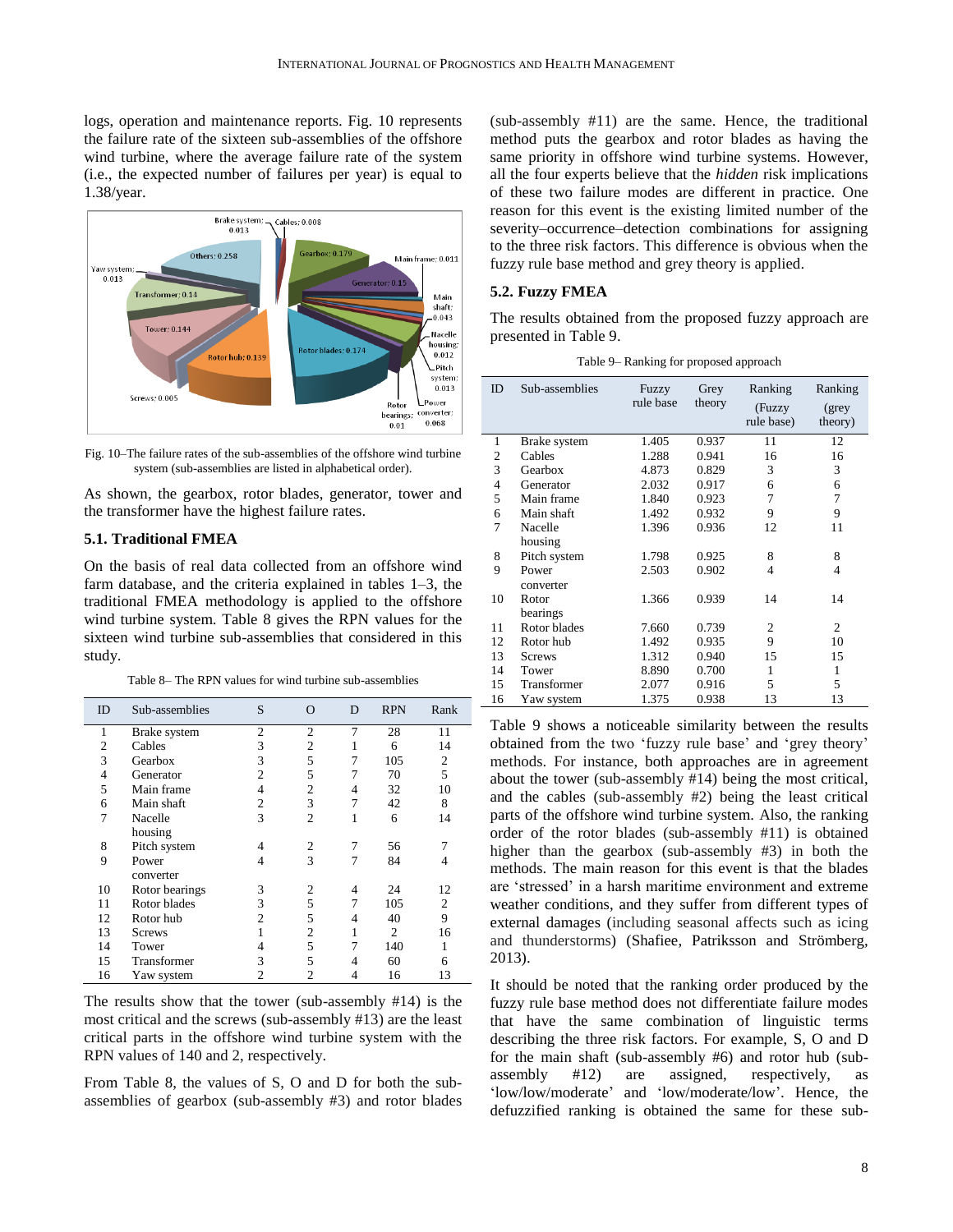assemblies. This entails that the main shaft and rotor hub should be given the same priority for attention, and it could be misleading. The effects of the weighting coefficient introduced in the grey theory method can be clearly seen in this case. When using the grey theory method, the grey relation ranking is 0.932 and 0.935 for the main shaft and rotor hub, respectively. This entails that the main shaft should be given a higher priority compared to the rotor hub.

#### **5.3. Comparison**

In this section, a comparison is made between the ranking orders of the traditional FMEA, fuzzy rule base and grey theory approaches. In Table 10, the results obtained for the offshore wind turbine system from the traditional FMEA using the RPN method is compared with the results obtained from the proposed fuzzy FMEA using the rule base and grey relation methods.

Table 10–Ranking comparisons between the traditional and the fuzzy-FMEA approaches

| Rank           | Traditional       | Fuzzy rule base      | Grey theory     |
|----------------|-------------------|----------------------|-----------------|
| 1              | Tower             | Tower                | Tower           |
| $\mathfrak{D}$ | Gearbox / Rotor   | Rotor blades         | Rotor blades    |
|                | blades            |                      |                 |
| 3              |                   | Gearbox              | Gearbox         |
| 4              | Power converter   | Power converter      | Power converter |
| 5              | Generator         | Transformer          | Transformer     |
| 6              | Transformer       | Generator            | Generator       |
| 7              | Pitch system      | Main frame           | Main frame      |
| 8              | Main shaft        | Pitch system         | Pitch system    |
| 9              | Rotor hub         | Main shaft/Rotor hub | Main shaft      |
| 10             | Main frame        |                      | Rotor hub       |
| 11             | Brake system      | Brake system         | Nacelle housing |
| 12             | Rotor bearings    | Nacelle housing      | Brake system    |
| 13             | Yaw system        | Yaw system           | Yaw system      |
| 14             | Nacelle housing / | Rotor bearings       | Rotor bearings  |
|                | Cables            |                      |                 |
| 15             |                   | <b>Screws</b>        | <b>Screws</b>   |
| 16             | Screws            | Cables               | Cables          |

As can be seen, the main problem in the traditional FMEA methodology is that it puts two critical sub-assemblies of the gearbox and the rotor blades as having the same priority. The nacelle housing and the cables are also placed at the same ranking level. But, applying the proposed methodology reveals that there is a noticeable difference between their ranking orders.

On the other side, there is some noticeable difference between the ranking orders of some sub-assemblies (such as main frame and nacelle housing) using the traditional and the Fuzzy FMEA methods. This shows that a more accurate ranking can be achieved by the application of the fuzzy rule base and grey theory to FMEA.

#### **6. CONCLUSIONS AND TOPICS FOR FUTURE RESEARCH**

The advantages of the proposed fuzzy rule base and grey theory approach for application to FMEA of offshore wind turbine systems can be summarized as follows:

- a. The proposed fuzzy-FMEA approach provides an organized framework to combine the qualitative (expert experience) and quantitative (SCADA field data) knowledge for use in an FMEA study;
- b. The proposed fuzzy-FMEA approach can be useful when the failure data is unavailable or unreliable;
- c. The use of linguistic terms in the analysis enables the experts to express their judgments more realistically and hence improving the applicability of the FMEA technique in offshore wind farms;
- d. The relative importance weights of risk factors are taken into consideration in the process of prioritization of failure modes, which makes the proposed FMEA more realistic, more practical and more flexible.

The proposed fuzzy rule base method (without the weighting vector of the risk factors) could be suitable for use in 'risk screening' phase, or during the 'design' stage of a new wind turbine configuration. During the risk-screening phase, only a relative ranking order is needed. This will distinguish the failure modes with a high risk level from those with a low-risk level. The proposed grey theory approach (with the weighting vector of the risk factors) would be suitable for use in 'risk analysis and evaluation' phase, or during the 'operation' stage. At this stage, a more detailed analysis of each failure mode is required to produce a ranking order that would determine the allocation of the limited resources. As the proposed method provides the analyst with the flexibility to decide which factor is more important to the analysis, the outcome of the analysis will provide valuable information for the wind farm managers or the wind turbine manufacturers.

Still, there is a wide scope for future research in improving the traditional FMEA methodology to make it more practical for wind turbine systems. Some of the possible extensions are:

- (a) The proposed fuzzy-FMEA approach in this paper has no limitation on the number of risk factors and can be applied to any number of risk factors.
- (b) Sometimes, it is observed that the FMEA team members, because of their different expertise and backgrounds have different opinions. The diversity and uncertainty of FMEA team members' assessment information will be considered in our future research.

#### **REFERENCES**

- Andrawus, J. (2008) *Maintenance optimization for wind turbines*. Ph.D. dissertation, School of Engineering, Robert Gordon University, Aberdeen, UK.
- Andrews, J.D. and Moss, T.R. (1993) *Reliability and risk assessment,* Longmans.
- Arabian-Hoseynabadi, H., Oraee, H. and Tavner, P.J. (2010), Failure modes and effects analysis (FMEA) for wind turbines. *International Journal of Electrical Power & Energy Systems* 32(7), 817–824.